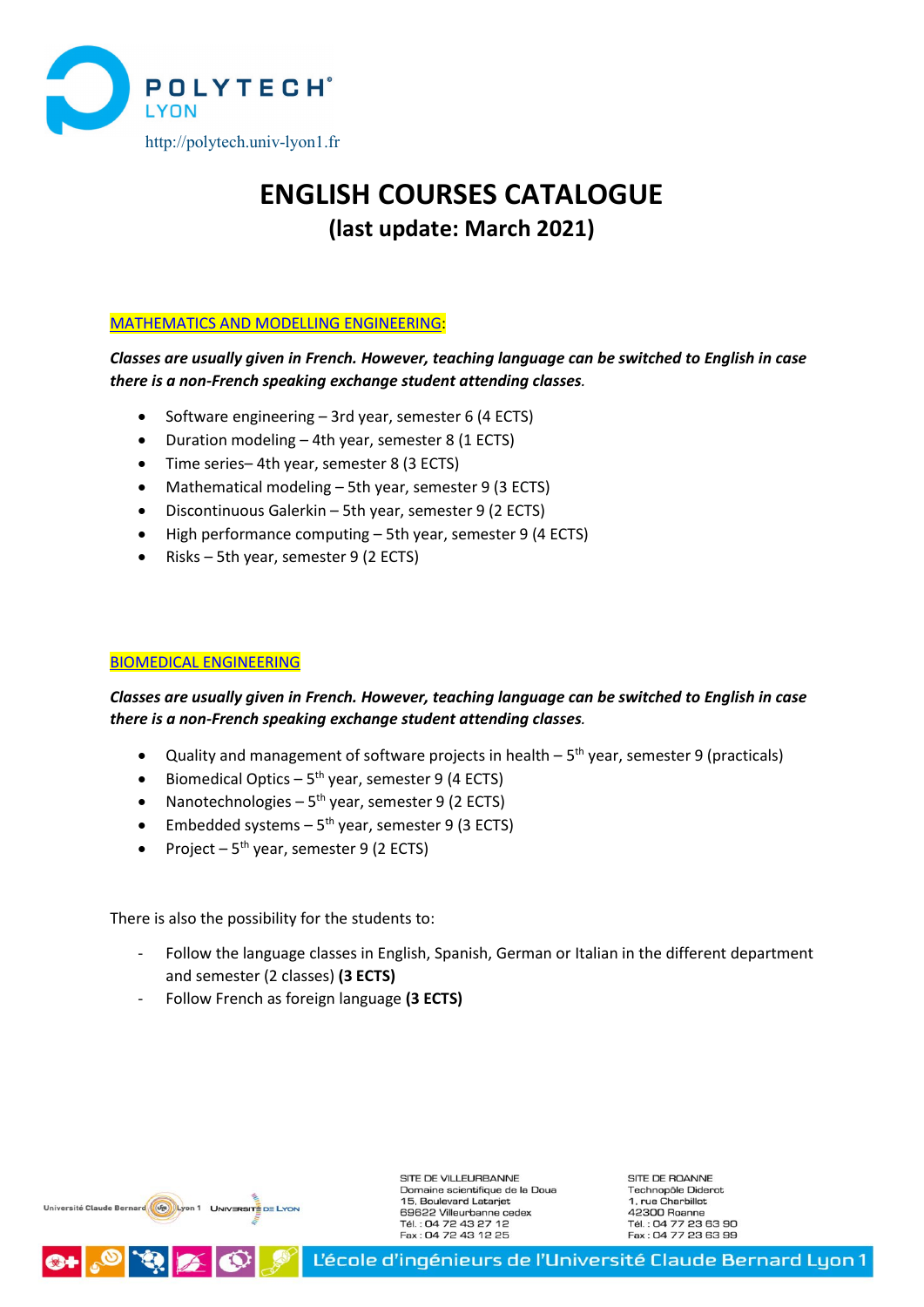

# **Course details**

## **MATHEMATICS AND MODELLING ENGINEERING**

<span id="page-1-0"></span>• Software engineering 3rd year, semester 6 (28h CM, 4h TD, 28h TP ) **4 ECTS** Prof. D. Tromeur

#### **Educational purpose:**

To have a methodological tool available to implement the object approach (UML2.1.1). To be able to implement the concepts of object-oriented programming using the C++ language: to be able to build a simple application and to contribute to a large and complex one. Introduction of the object concept in scientific computation.

**Prerequisite:** Tools of scientific computing, Numerical analysis I.

#### **Content:**

- Management of a complex application code: object solution using UML 2.1.1 (4HCM, 2HTD, 2HTP) UML methodology concepts (OMG norm (Object Management Group)). Static views of a system: object, class, component, deployment diagrams. Dynamic views of a system: collaboration, sequence, state-transition, activity diagrams

- Object-oriented programming forscientific computing: (16HCM, 16HTP). Basics of POO: object, class, polymorphism, dynamic link, C++ programming: class, operators, friendship concept, generic programming: (template).Simple and multiple Inheritance. STL and scientific libraries implementation (4HCM/6HTP).Structure of advanced data for scientific computing: valarray, map, vector. Introduction to the Template Numerical Toolkit library (lapack++, IML++, SparseLib++, mv++.). Inclusion of new digital features into a complex object-oriented code designed for scientific computing (hydrology, process engineering…).

- Development of human-machine interfaces (2HCM, 2HTD, 2HTP). Use of the Qt library and graphism.

- Code optimization, debugging tolls (2HCM, 2hTP)

**Support software:** Environment Eclipse Environment, OMONDO/BOUML, STL library, Boost library, GSL 1.9, Template Numerical Toolkit, Java Sun 1 & BEA Logic compilers.

• Time series (20h CM, 14h TD 6h TP) **3 ECTS**

# Prof: C.Marteau

# **Educational purpose:**

The course aims at presenting statistical treatment methods related to time series: smoothing, deseasonalization and forecast. By the end of the course students should have developed an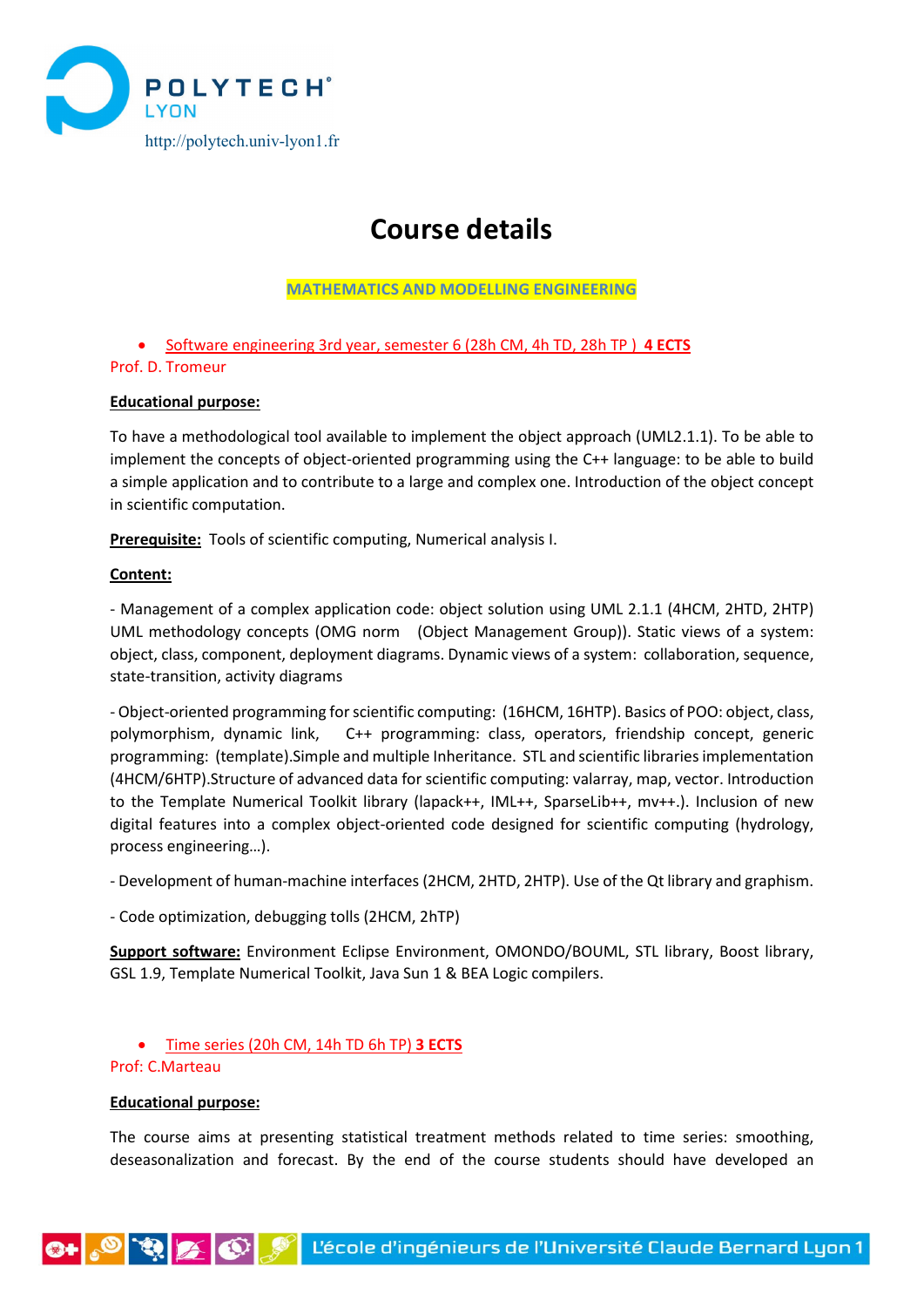

awareness of the potential application of time series in industry, in the economy... And be able to analyze them using software outputs.

**Prerequisite:** Random modeling courses of semesters 5 and 6, Regression models.

#### **Content:**

Descriptive analysis of time series (seasonal decomposition, exponential smoothing);

Random modeling of a time series: second order process, stationarity, auto covariance function, autocorrelation function, partial autocorrelation function, spectral density;

Unvaried processes: MA, AR, ARMA, ARIMA, SARIMA.

Practice of SARIMA models (Box-Jenkin methodology): identification, estimation, verification, validation, comparison.

#### **Support software:** R & SAS

#### **References :**

- Brockwell, P. & Davis R., *Introduction to Time Series and Forecasting*, Springer, 1996.
- Bosq D., Lecoutre J-P., *Analyse et prévision des séries chronologiques. Méthodes paramétriques et non paramétriques*, Masson, 1992.
- Aragon, Y., *Séries temporelles avec R : Méthodes et cas*, Springer, 2011.
- Duration modeling 4th year, semester 8 (10h CM, 6hTD, 4hTP) (**1 ECTS)**

#### Prof. V. Maume-D.

#### **Educational purpose:**

By the end of the course, students should be familiar with the vocabulary and the tools used in duration modeling as well as with its main applications to reliability, health care issues... They are expected to be familiar with the models and the associated underlying assumptions as well as with the commonly encountered problems. They should also be able to calculate standard estimators and interpret standard tests, using the R and SAS software

**Prerequisite:** Random modeling courses of semesters 5 and 6

#### **Content:**

- Duration models
- Parametric and non-parametric modeling
- Regression models, Bayesian approach.

#### **Support software**: R or SAS

#### **References:**

- Droesbeke, J.J. & Fichet, B. & Tassi, P., Analyse Statistique des durées de vie. Modélisation des données censurées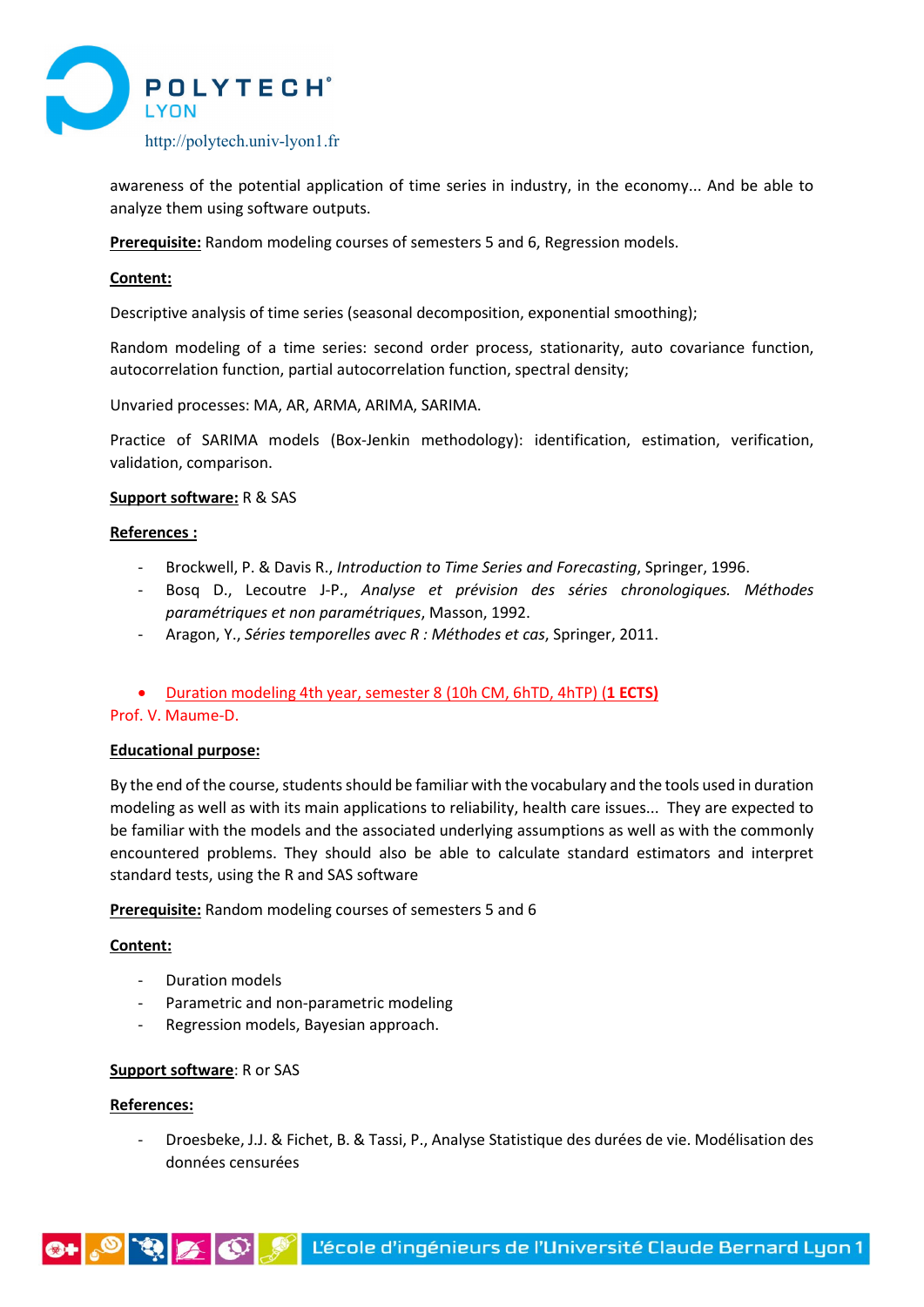

- Klein, J.P.&Moeschberger,M.L., Survival Analysis : Techniques for Censored and Truncated Data, Springer, 2003.
- Mathematical modeling 5th year Semester 9 (CM 30, TP 30) (3 ECTS)

## Prof. D. Le Roux

#### **Educational purpose:**

To acquire a command of all the problems involved from the modeling of a physical problem to its numerical solution and of the underlying mathematical tools. Students are also expected to be able to combine and implement the discretization methods they have been taught during the first two years of their curriculum.

**Prerequisite:** Courses in Numerical methods

**Content:** In this course, the modeling process is tackled all the way from its physical formulation to its numerical solution. The program consists of several independent modules:

- Modeling in biology: reaction-diffusion equations describing animal coat pattern formation. Analysis of solutions.

Solving nonlinear models using Newton and Gear's methods.

- Modeling of the valuation of financial products (options, futures).The Black and Scholes equations are derived from Brownian motion and discretized using finite difference and finite element methods.

- Modeling in fluid mechanics: the main equations (momentum and continuity) are derived from conservation laws. Lagrangian vs. Eulerian description. The turbulence problem.

Application to various problems in geophysics.

- Modeling of dynamical systems, bifurcations, nonlinear analysis.

#### **Support software:** FreeFem++

#### **References:**

They will be provided during the course in the form of articles in journals, book chapters, etc...

# • Discontinuous Galerkin methods 5th year Semester 9 (CM 15, TP 15) (**2 ECTS)**

#### Prof. D. Le Roux

#### **Educational purpose:**

By the end of the course, students should be able to discretize PDE systems using the discontinuous Galerkin method and should be conversant with its properties, in particular from a numerical point of view.

**Prerequisite:** Mathematical methods for engineers, Finite elements I

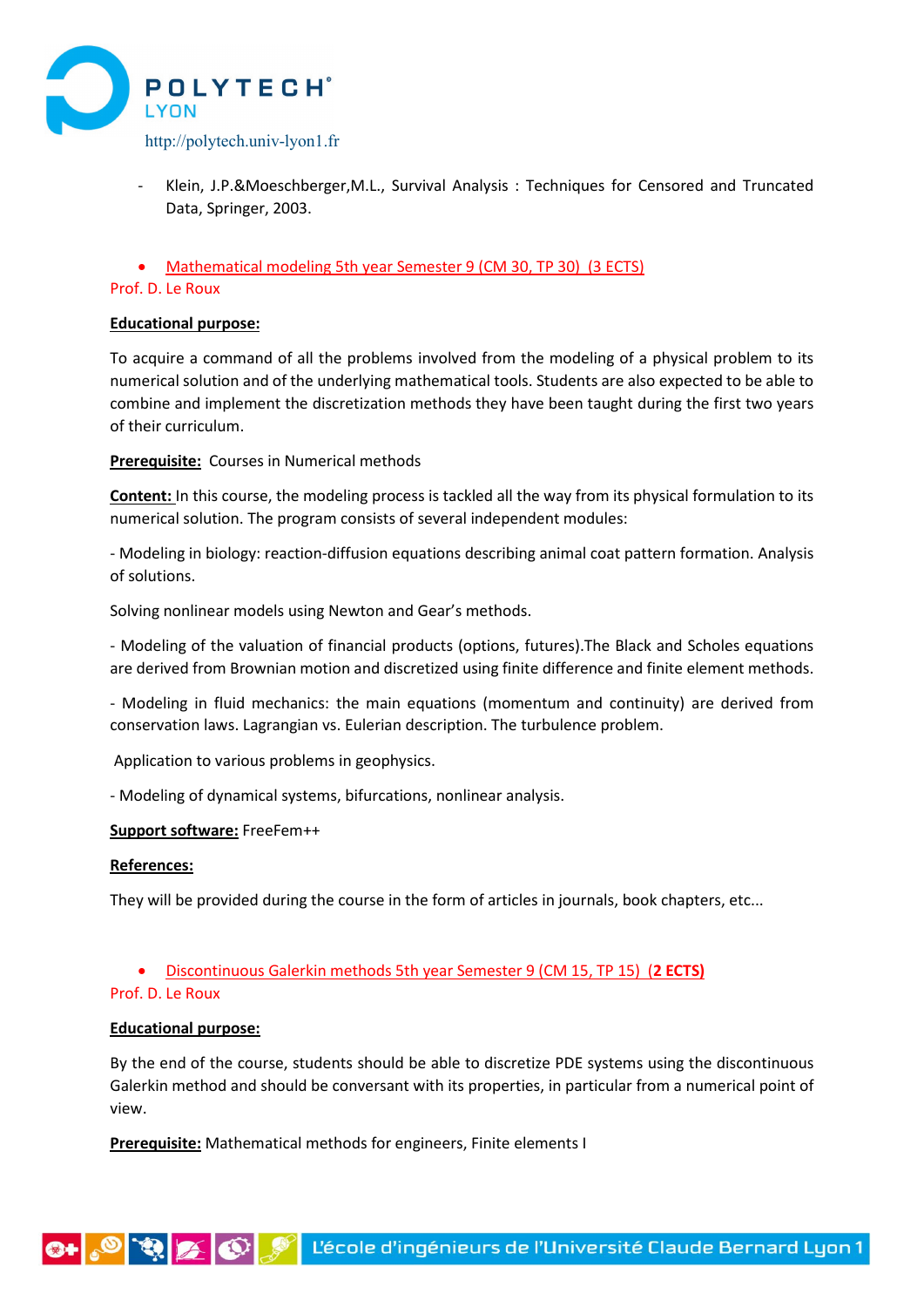

**Content:** Definition of the method's specific functional framework. Discontinuous variational formulations, broken Sobolev spaces, non-compliant error analysis. Reminders on orthogonal polynomials (for approximation spaces). DG methods for scalar and non-linear conservation laws: weak formulation, well-posed problem, stability, convergence, error computation, inf sup condition. RKD methods. How to introduce diffusion operators in the DG methods (symmetric interior penalty methods…). DG methods will be shown to be mixed methods that are stabilized for diffusion problems. Numerical fluxes approximation: centered and upwind schemes, examples and applications. Use of non-conforming meshes. Unsteady problems. Application to Stokes, Naiver-Stokes and Saint-Venant equations.

#### **References:**

D.A. Di Pietro, A. Ern, Mathematical aspects of discontinuous Galerkin methods, Springer, 2012.

B. Rivière, Discontinuous Galerkin methods for solving elliptic and parabolic equations: Theory and implementation. SIAM, 2008

# • High performance computing, 5th year, semester 9 (35HCM, 35HTP) (**4 ECTS)**

#### Prof. D. Tromeur-Dervout

#### **Educational purpose:**

To acquire the reflex of conceptualizing distributed programming, of writing a new module compliant with the standards of a given code, and of validating and verifying a code.

**Prerequisite:** Numerical analysis I and II, Tools of scientific computing and Software engineering.

#### **Content:**

Introduction to message exchange libraries (MPI), compiler directives programming (Open MP) and to computation using GPGPU (OpenCL). Modeling of distributed architectures, code performance assessment for a given architecture.

High performance computing methods suited to the programming models: pipeline, under structuring, domain decomposition (Schur, Feti, Schwarz), decomposition of operators, decomposition in function spaces, distributed DFT, parallel Krylov methods. Code and/or PDE coupling methods.

Code validation and verification procedure.

**Software support:** MPI, open MP, OpenCL, Fortran90, Petsc, Scala pack.

• Risks, 5th year, semester 9 (12h CM, 8h TD) (**2 ECTS)**

#### Prof. A.-L. Fougères

#### **Educational purpose:**

How to evaluate the probability of sparse events? How to determine the height of a dyke for the probability of any overflow to be smaller than some regulatory value? How to set the rate of a

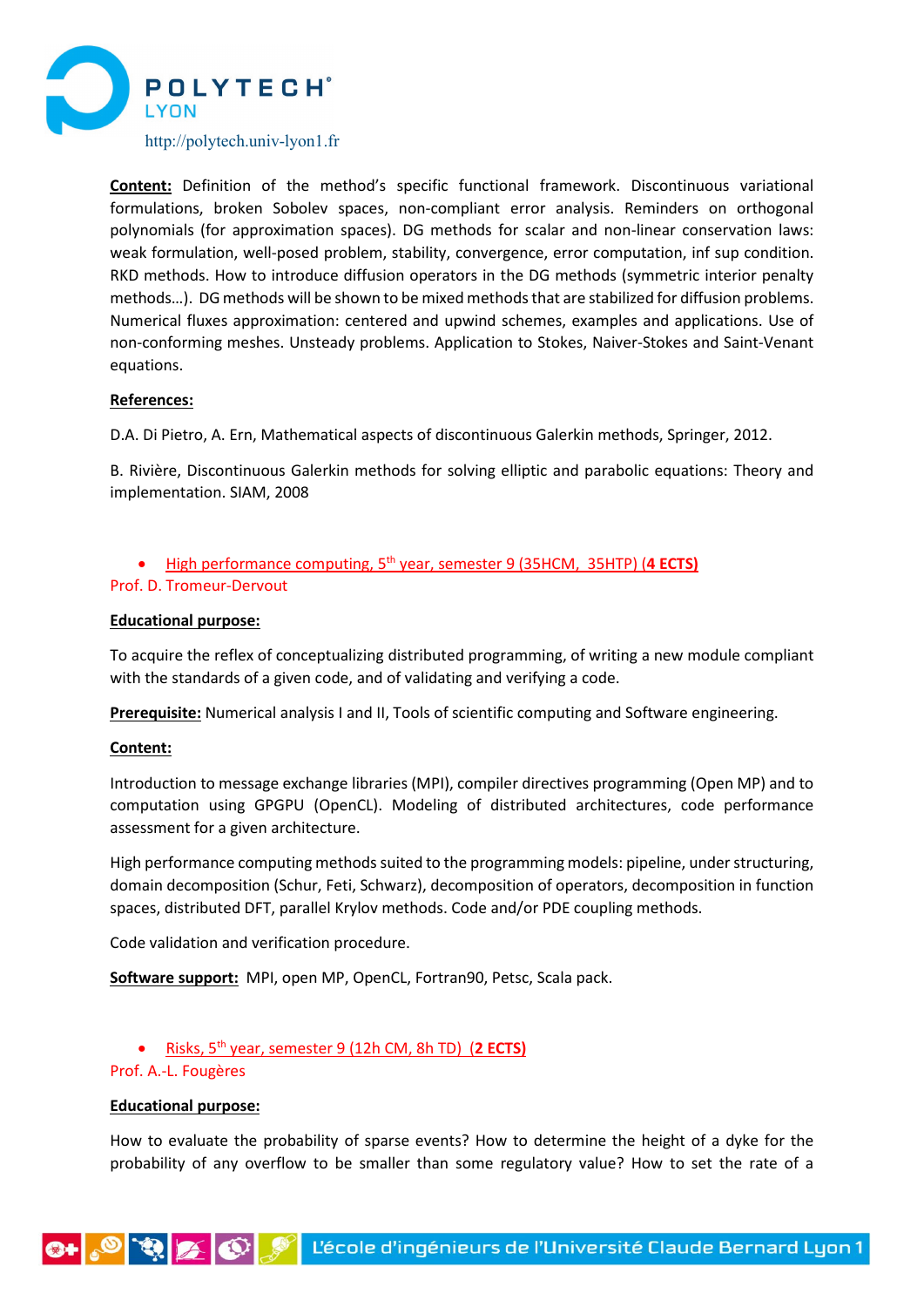

reinsurance premium? The course is intended to provide the probabilistic and statistical tools needed to answer the above questions. Attention will also be paid to the numerical implementation of the methods proposed in R.

**Prerequisite:** Random modeling of semesters S5 & S6.

#### **Content:**

Introduction to extreme value theory. Examples.

Maximum and threshold overrun modeling.

Evaluation of small probabilities and extreme quantiles.

## **References:**

Resnick, S. I., Heavy-tail phenomena. Probabilistic and statistical modeling, Springer Series in Operations Research and Financial Engineering. Springer, 2007.

De Haan, L. & Ferreira, A., Extreme value theory. An introduction. Springer New York, 2006

Beirlant, J. & Goegebeur, Y. & Segers, J. & Teugels, J., Statistics of Extremes, Theory and applications. Wiley, 2004.

# **BIOMEDICAL ENGINEERING**

<span id="page-5-0"></span>• Quality and management of software projects in health  $-5<sup>th</sup>$  year, semester 9 (12h TP)

#### **Program Description:**

Practicals only in English (lectures in French) : collaborative projects to put into practice what has been seen during lectures (1st project will allow to work on methodology, 2n project will focus on a scientific subject)

#### **Pedagogical support:**

- Management system of pedagogical quality : STBL, DAL, DCD
- IDE (Linux or Windows based)
	- Biomedical Optics  $5<sup>th</sup>$  year, semester 9 (48h CM, 12h TD) (4 ECTS)

#### **Program Description:**

This class is about optical biomedical, from physical bases to biomedical and medical applications.

- Physical bases :
- o geometrical optics
- o physical optics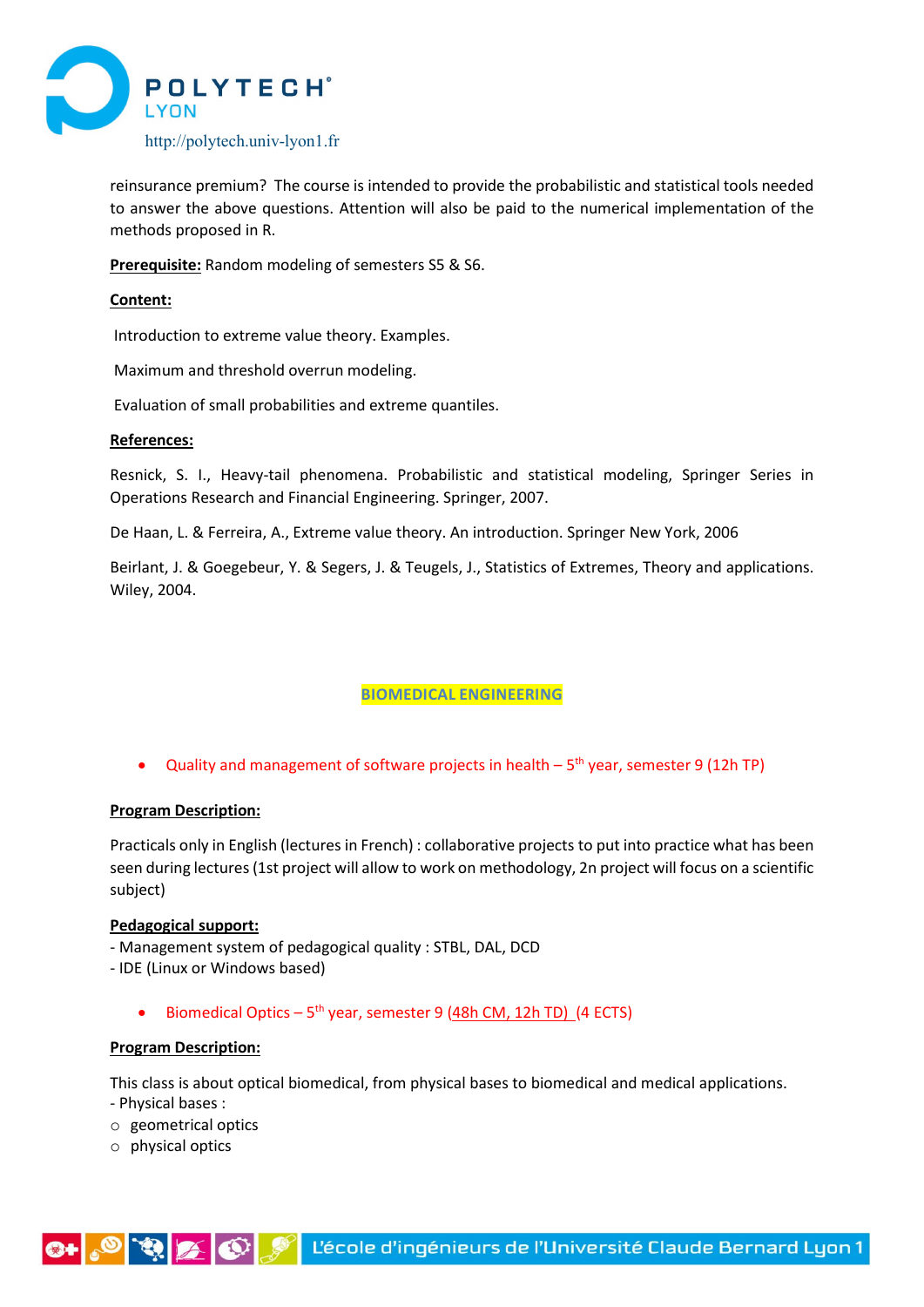

- o Lasers
- Interaction of light and biological environment :
- o human vision
- o optical properties of biological environment
- o light propagation in biological environments
- o photothermal effects in biological environments
- Optoelectronics :
- o sources
- o detectors
- Optical medical and biomedical applications :
- o optical analysis of biological samples
- o optical analysis in vivo (superficial tissues)
- o optical analysis in vivo (solid organs)
- o optical therapies
- Security of patients and operators of optical medical devices
- Practicals (TP) :
- o TP1 spectroscopy
- o TP2 interferences 1
- o TP3 interferences 2

#### **Pedagogical support:**

- Slides and numerical sources
- Practicals notebook
	- Nanotechnologies  $5<sup>th</sup>$  year, semester 9 (24h CM, 6h TD) (2 ECTS)

This class is an introduction to micro- and nano-technologies applied to health.

- Development of new biomedical markers and therapeutic vectorization agents through the use of nano-objects :

o general introduction

- o medical imaging
- o therapy and et vectorization
- Miniaturisation of medical devices for in-vitro diagnostic:
- o general introduction
- o micro-nanofabrication methods
- o microfluidic components (valves, pumps, separators, ...)
- o diagnosis dedicated systems